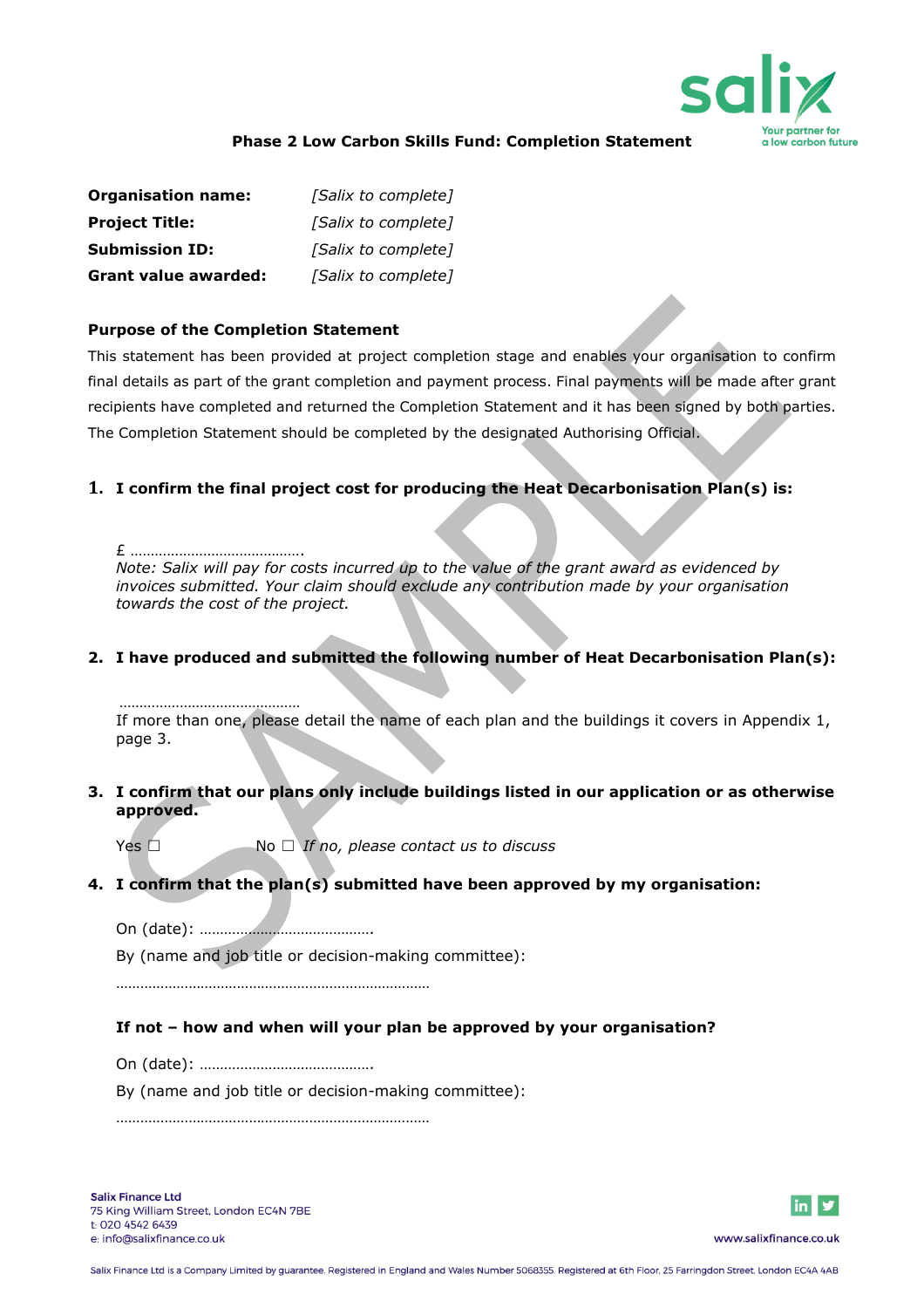

You are asked to confirm whether your Heat Decarbonisation plan submitted to Salix has the following contents in order to aid analysis of the findings and inform future policy development. This simple assessment checklist is based on **HDP Guidance** on Salix's website.

# **5. I confirm that the submitted plan(s) include the follow contents:**

|           | Introduction, Policy and Context                                               |  |
|-----------|--------------------------------------------------------------------------------|--|
|           | Human and Financial Resources available and required                           |  |
|           | Current energy and heating technologies and when they need to be replaced      |  |
| $\bullet$ | Previous energy saving and heating projects                                    |  |
|           | Low carbon heating opportunities and requirements for electrical load capacity |  |
|           | Supporting information such as DEC's, energy and maintenance costs,            |  |
|           | age of buildings, target emissions savings                                     |  |
|           | Key challenges such as listed buildings and resources                          |  |
|           | How the plan could be implemented                                              |  |
| $\bullet$ | How the plan was approved                                                      |  |

If any elements are absent, please explain your rationale:

As the designated Authorising Official, I confirm that the above information is accurate. I confirm that our Heat Decarbonisation Plan(s) has been completed within the agreed timescale and that the final costs of the project remain compliant with the terms of the Grant Offer Letter.

| Authorising Official Name:                                              |                                                                                                 |  |
|-------------------------------------------------------------------------|-------------------------------------------------------------------------------------------------|--|
| Authorising Official Title:                                             |                                                                                                 |  |
| Authorising Official Signature:<br>organisation's governance processes. | Note: This may or may not be the same person as referenced in Question 3, depending you're your |  |
| Date:                                                                   |                                                                                                 |  |
| For and on behalf of <i>[Organisation name]</i>                         |                                                                                                 |  |